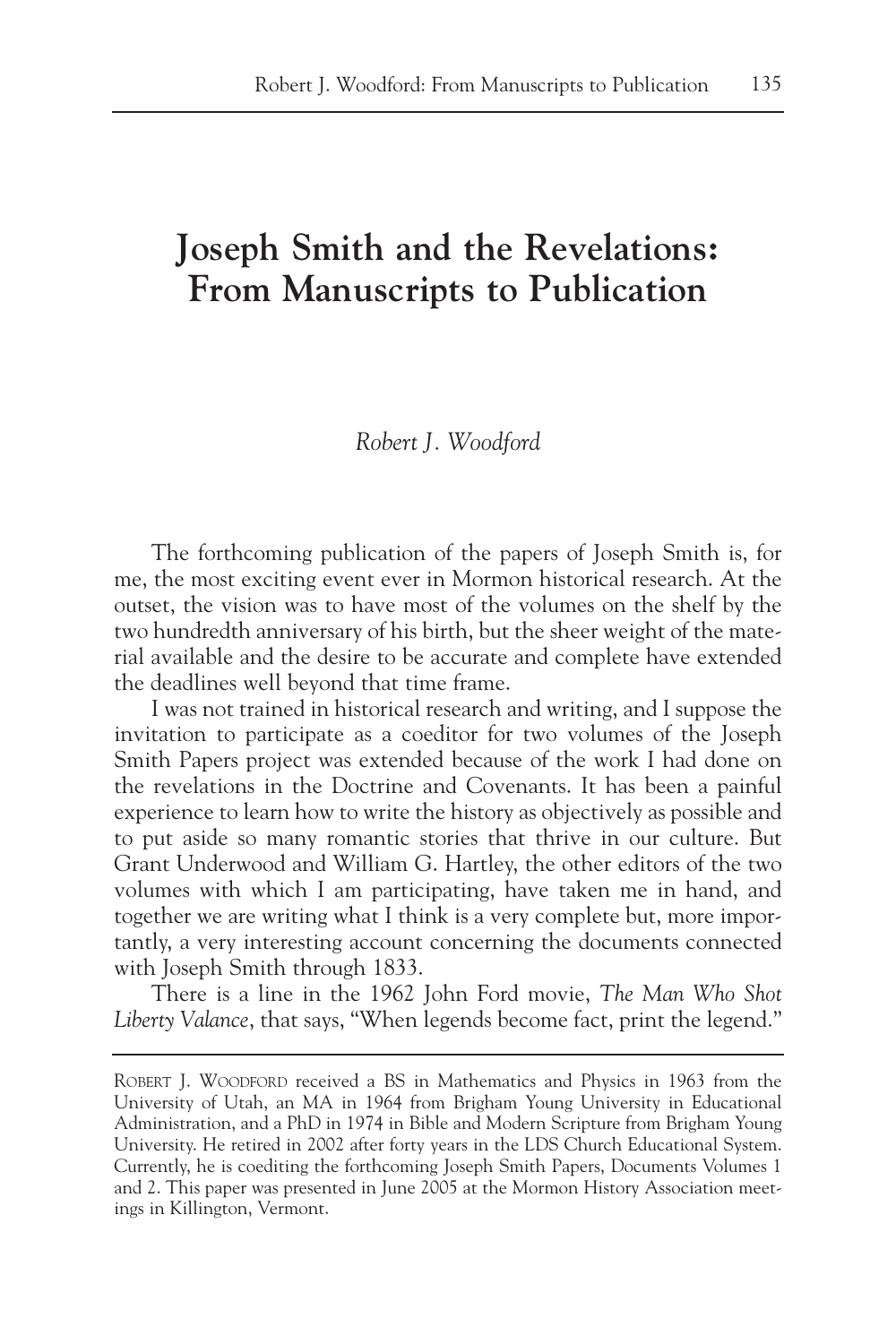Thus, the film raises questions concerning the role of folklore and tradition in forging the history of the West. We could raise the same issues with regard to folklore and tradition in Mormon history. Now, with the publication in the immediate future of all the papers of Joseph Smith, we have the chance to write the events related to him as accurately as the past records allow. Although the final result may not be as colorful as some of the so-called "popular history" of the period, at least we will be brought closer to the actual events than ever before.

Of particular interest to me are the accounts related to Joseph Smith's receiving, recording, and publishing revelations. Raised in the faith, I had been taught, and believed, the revelations were word-forword dictations.1 In particular, Parley P. Pratt's account of Joseph Smith receiving Doctrine and Covenants section 50 had influenced my concept of how the revelations were received. I suppose this is true of many others as well. He said:

After we had joined in prayer in his translating room, he dictated in our presence the following revelation:—Each sentence was uttered slowly and very distinctly, and with a pause between each, sufficiently long for it to be recorded, by an ordinary writer, in long hand.

This was the manner in which all his written revelations were dictated and written. There was never any hesitation, reviewing, or reading back, in order to keep the run of the subject; neither did any of these communications undergo revisions, interlinings, or corrections. As he dictated them so they stood, so far as I have witnessed; and I was present to witness the dictation of several communications of several pages each.<sup>2</sup>

Ignoring his qualification, "so far as I have witnessed," this statement, placed on the balance, has carried great weight. There are additional statements such as the following from William E. McLellin:

I, as scribe, have written revelations from the mouth of [the Prophet]. And I have been present many times when others wrote for Joseph; therefore I speak as one having experience. The scribe seats himself at a desk or table, with pen, ink, and paper. The subject of enquiry being understood, the Prophet and Revelator enquires of God. He spiritually sees, hears, and feels, and then speaks as he is moved upon by the Holy Ghost, the "thus saith the Lord," sentence after sentence, and waits for his amanuenses to write and then read aloud each sentence. Thus they proceed until the revelator says Amen, at the close of what is then communicated. I have known [Joseph], without premeditation, to thus deliver off in broken sentences, some of the most sublime pieces of composition which I ever perused in any book.3

# Also from William E. McLellin:

A committee had been appointed to draft a preface, consisting of . . . O. Cowdery and, I think, Sidney Rigdon, but when they made their report . . . the Conference then requested Joseph to enquire of the Lord about it, and he said that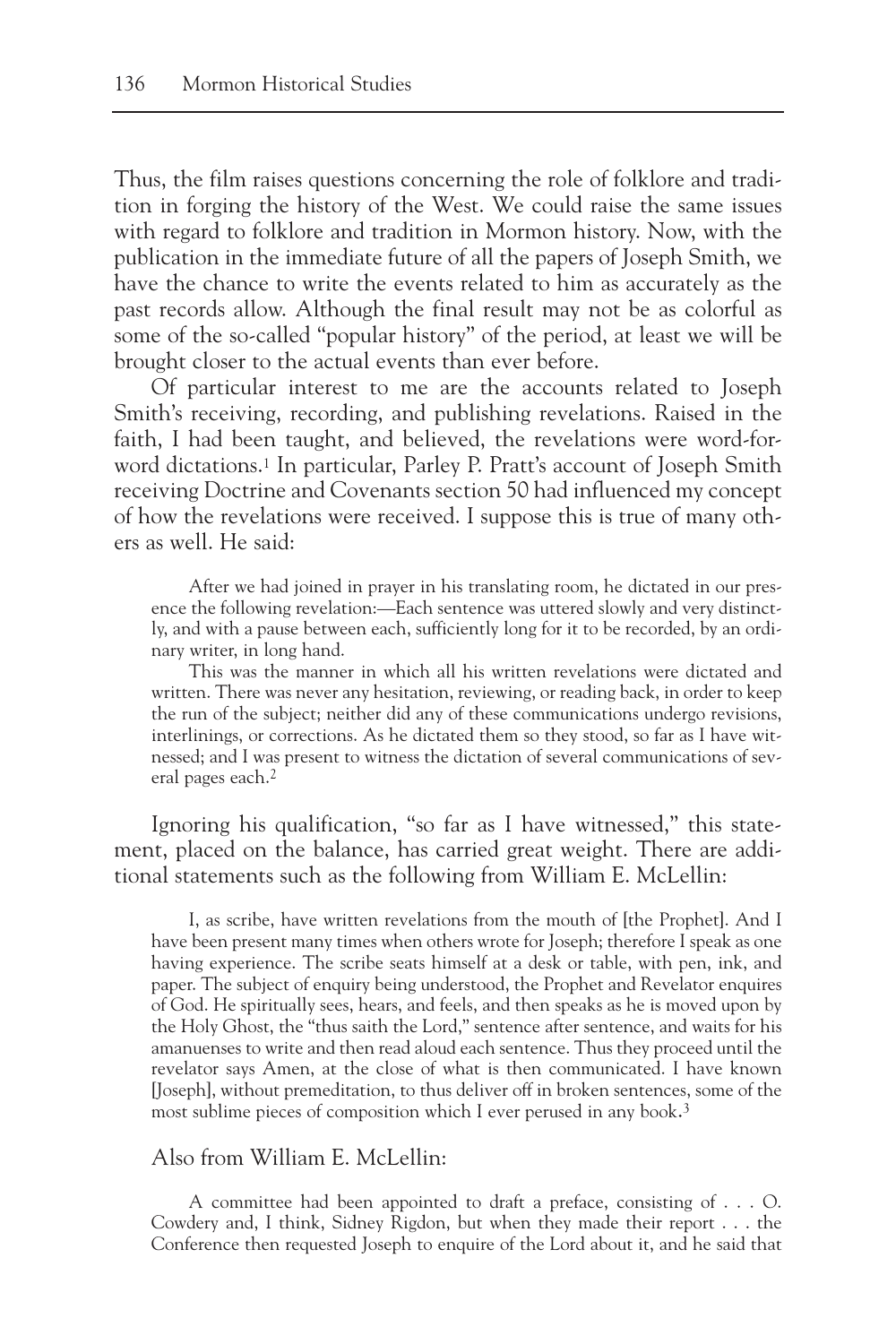he would if the people would bow in prayer with him. This they did and Joseph prayed.

When they arose, Joseph dictated by the Spirit the preface found in the Book of Doctrine and Covenants while sitting by a window of the room in which the conference was sitting [John Johnson home in Hiram, Ohio]; and Sidney Rigdon wrote it down. Joseph would deliver a few sentences and Sidney would write them down, then read them aloud, and if correct, then Joseph would proceed and deliver more, and by this process the preface was given.4

Most of the students I have taught initially believed the revelations were dictations from God and were not, indeed could not, be altered.

Pertaining to the other extreme, I remember in the 1960s being handed a composition entitled "The Doctored Covenants." The author, obviously playing upon the belief of many that the revelations were word-for-word dictations, verified that many alterations had been made. His conclusions were twofold. First, these are not revelations from God because there was a need to edit them, and God would not be involved in imperfect language. And second, if they ever were revelations, they are not now because they have been edited.

### **Means by Which the Revelations Were Received**

Various means were used to impart these revelations to Joseph Smith. He communed in open vision with both God and Jesus Christ (that is, the First Vision). The ancient Book of Mormon prophet Moroni personally guided him over an almost seven-year period in translating the Book of Mormon. Other angelic messengers came to him (see D&C 27, for example) and to both him and Oliver Cowdery (D&C 13 and 110). Together with Sidney Rigdon, he saw a vision of the future state of mankind after this life (D&C 76). Others were in the room with them at the time, and at least one of them reported he "saw the glory and felt the power, but did not see the vision."5 Joseph Smith's prophecy on war was given him by an audible voice (D&C 131:12–13), and he received at least six revelations (D&C 3, 6, 7, 11, 14, and 17) through divine instruments such as the Nephite interpreters and the seer stone that he had in his possession. However, the great majority of the revelations were given to him through inspiration to his mind, and it was left to him to write them so others could also obtain the same message. Former RLDS (now Community of Christ) Church Historian Richard Howard states:

It is important to note that we have always distinguished between the experience of revelation and the recording of the experience. The record is not the revelation! But the record does preserve the verbal interpretation of the experience, enriching the under-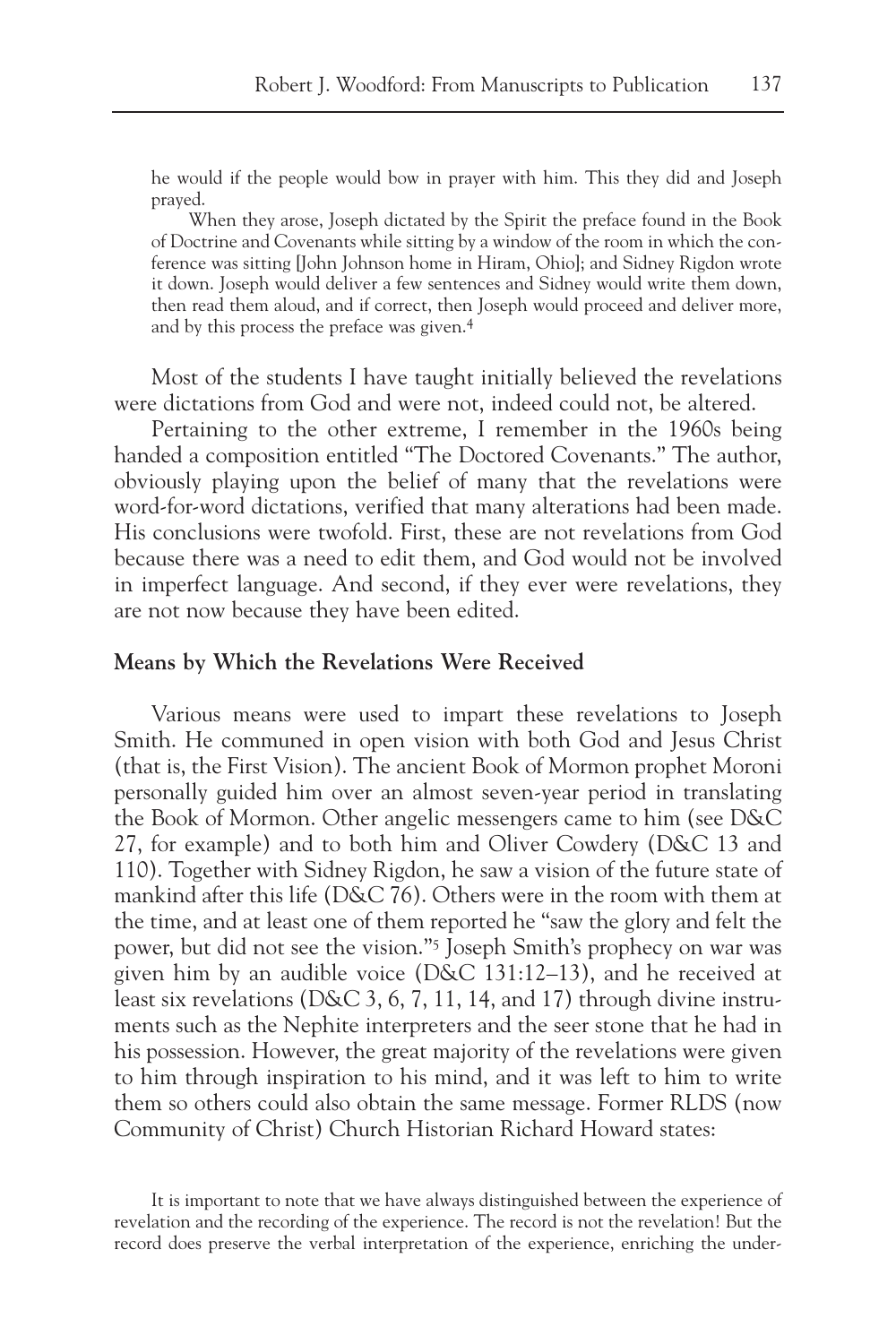standing of those who study the record and offering guidance to those who share in the spirit of the original experience.<sup>6</sup>

It is interesting that most of the revelations to Joseph Smith were given him in the presence of other people. The Book of Mormon, Joseph Smith's translation of the Bible, and the books of Moses and Abraham were all dictated to scribes; and several witnesses, even congregations, observed as he received some of the revelations found in the Doctrine and Covenants.

## **Recording, Copying, Compiling, and Preparing the Revelations for Publication**

Joseph Smith wrote that in July 1830, "I began to arrange and copy the revelations which we had received from time to time; in which I was assisted by John Whitmer, who now resided with me."7 When composing these revelations, Joseph Smith evidently used the language of the King James Bible to express the revelations in sacred terms and then formulated most of them in the first person as though Deity were speaking directly. One of these revelations even pointed to the influence of human vocabulary: "Behold, I am God and have spoken it; these commandments are of me, and were given unto my servants in their weakness, after the manner of their language, that they might come to understanding" (D&C 1:24). Orson Pratt, who also assisted Joseph Smith in this work, reported later in life, "Joseph . . . received the ideas from God, but clothed those ideas with such words as came to his mind."8

Initially, the Prophet did not record all his revelations at the time he received them, but he was instructed in a revelation given in July 1830 to "continue calling upon God in my name, and writing the things which shall be given thee" (D&C 24:5). He then began "copying and arranging the revelations received up to that time, evidently with a view to their publication in book form" (D&C, 1921 edition, iii). But some of the revelations he retained in his mind for years before he caused them to be written,<sup>9</sup> and others were never written at all. Only a very few of his original manuscript revelations still exist, and nothing is known of what happened to the rest of them. Perhaps they were discarded after the revelations were published. Those that can positively be identified as originals are, for the most part, contained in letters preserved in the LDS Church Archives. However, many contemporary copies of the original manuscripts are found in various collections—some as single manuscripts and others in handwritten booklets.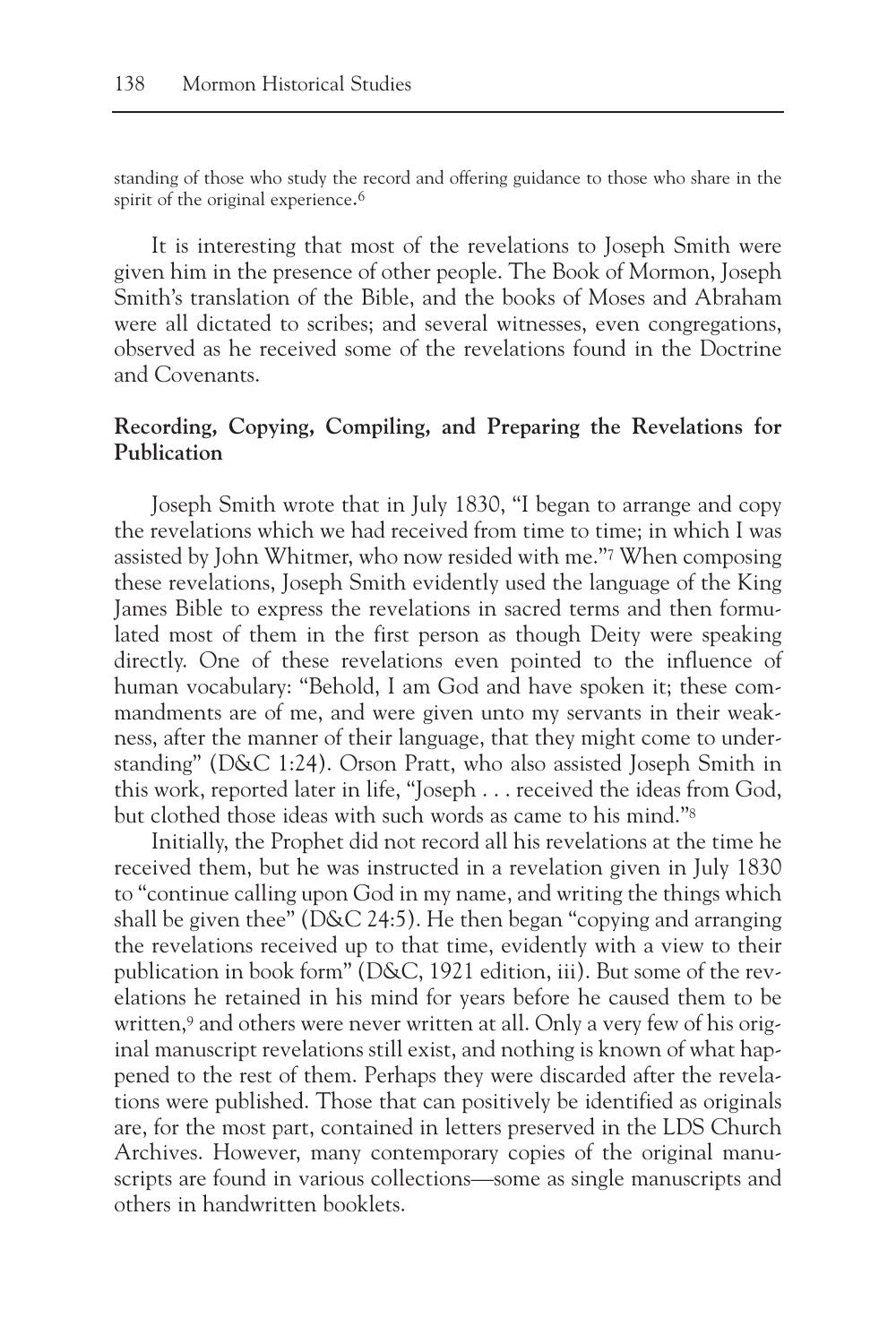Church leaders decided to publish the revelations in the fall of 1831; however, handwritten copies were already being circulated. Typical of others, Orson Pratt reported: "We often had access to the manuscripts when boarding with the Prophet; and it was our delight to read them over and over again, before they were printed. And so highly were they esteemed by us, that we committed some to memory; and a few we copied for the purpose of reference in our absence on missions; and also to read them to the saints for their edification."10

Knowing that the revelations needed wider and more reliable distribution, Joseph Smith called for a conference of Church leaders on 1 November 1831. They decided to purchase a press and print the revelations in Independence, Missouri. The book was to be known as *A Book of Commandments*, of which they decided to print an ambitious ten thousand copies. This figure, however, was later reduced to three thousand copies. Because problems had developed when handwritten copies of the revelations were shared and recopied, publishing the revelations gave the leaders assurance of accuracy. Some of these errors crept in through inaccurate copying and poor handwriting or through spelling and punctuation errors; unfortunately, however, there were also questions connected with the originals. When the decision was made to print them in the Book of Commandments, it was "Resolved by this conference that Br. Joseph Smith Jr correct those errors or mistakes which he may discover by the holy Spirit while . . . reviewing the revelations & commandments."10 There was also a need to bring some of the former revelations up to date with later ones as the Church grew and matured.

## **Publishing the Revelations**

The plans to publish the revelations also included using the same press to print a monthly newspaper, *The Evening and the Morning Star*. Several of the revelations intended for the Book of Commandments were also printed in the *Star*, some of which were featured on the front page of early issues, indicative of the importance attached to them. Unfortunately, on Saturday, 20 July 1833, the press was destroyed by antagonists, thus bringing the printing of the Book of Commandments and *The Evening and the Morning Star* to an end. Undaunted, Church leaders recommenced publication of the *Star* the following December at Kirtland, Ohio, and continued until September 1834. At that time, they decided to reprint all the issues of the *Star*, and they also began a second time to print the revelations in a book. They formed a committee to superintend the publication, with Joseph Smith at the head. When final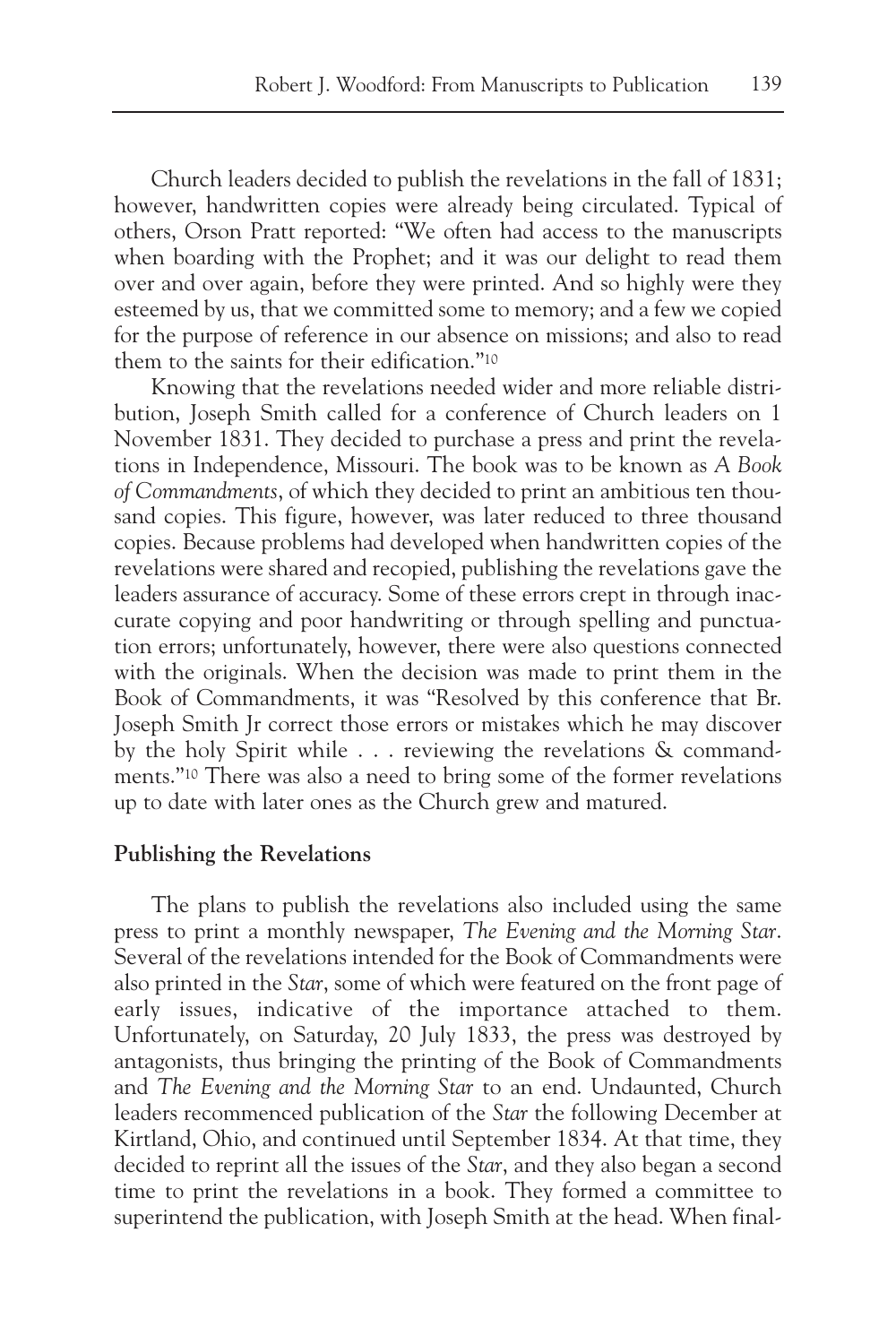ly completed in the fall of 1835, the book was entitled Doctrine and Covenants.

Interestingly, Oliver Cowdery was a member of this committee and, at the same time, was publisher of the reprints of the *Star*. In this dual capacity, he was able to compare the revelations as printed in the original *Star* with the manuscripts being used to publish the Doctrine and Covenants. The prospectus for the reprint of the *Star* included this statement: "It is also proper for us to say, that in the first 14 numbers, in the Revelations, are many errors, typographical, and others, occasioned by transcribing manuscript; but as we shall have access to originals, we shall endeavor to make proper corrections."12 The first copy of the reprint (January 1835) then noted: "We believe they are now correct. If not in every word, at least in principle.13 Parenthetically, we must also add that other considerations need to be taken into account to explain the extensive editing done on the revelations between the Book of Commandments and the 1835 edition of the Doctrine and Covenants.

Alteration of the revelations is a fact, but various reasons are behind such changes. Obvious scribal errors (most often mistakes in spelling and grammar) had to be corrected. Similarly, typographical and typesetting errors were common and were corrected in later editions. Because English is a fluid language and the rules and because accepted practices regarding punctuation, spelling, and grammar have changed over the years, the text of the revelations has been modernized. Joseph Smith updated some revelations as the Church grew and expanded. On occasion, portions of some revelations were disguised to protect the Church and its members from enemies, but most of these passages have been brought back to their original text in later editions. Also, according to Orson Pratt:

Joseph, the Prophet, in selecting the revelations from the Manuscripts, and arranging them for publication, did not arrange them according to the order of the date in which they were given, neither did he think it necessary to publish them all in the Book of Doctrine and Covenants, but left them to be published more fully in his History. Hence, paragraphs taken from the revelations of a later date, are, in a few instances, incorporated with those of an earlier date. Indeed, at the time of compilation, the Prophet was inspired in several instances to write additional sentences and paragraphs to the earlier revelations. In this manner the Lord did truly give "line upon line, here a little and there a little."14

## **Discoveries**

As we have been working on the Joseph Smith Papers volumes, we have made some very interesting discoveries concerning the early manu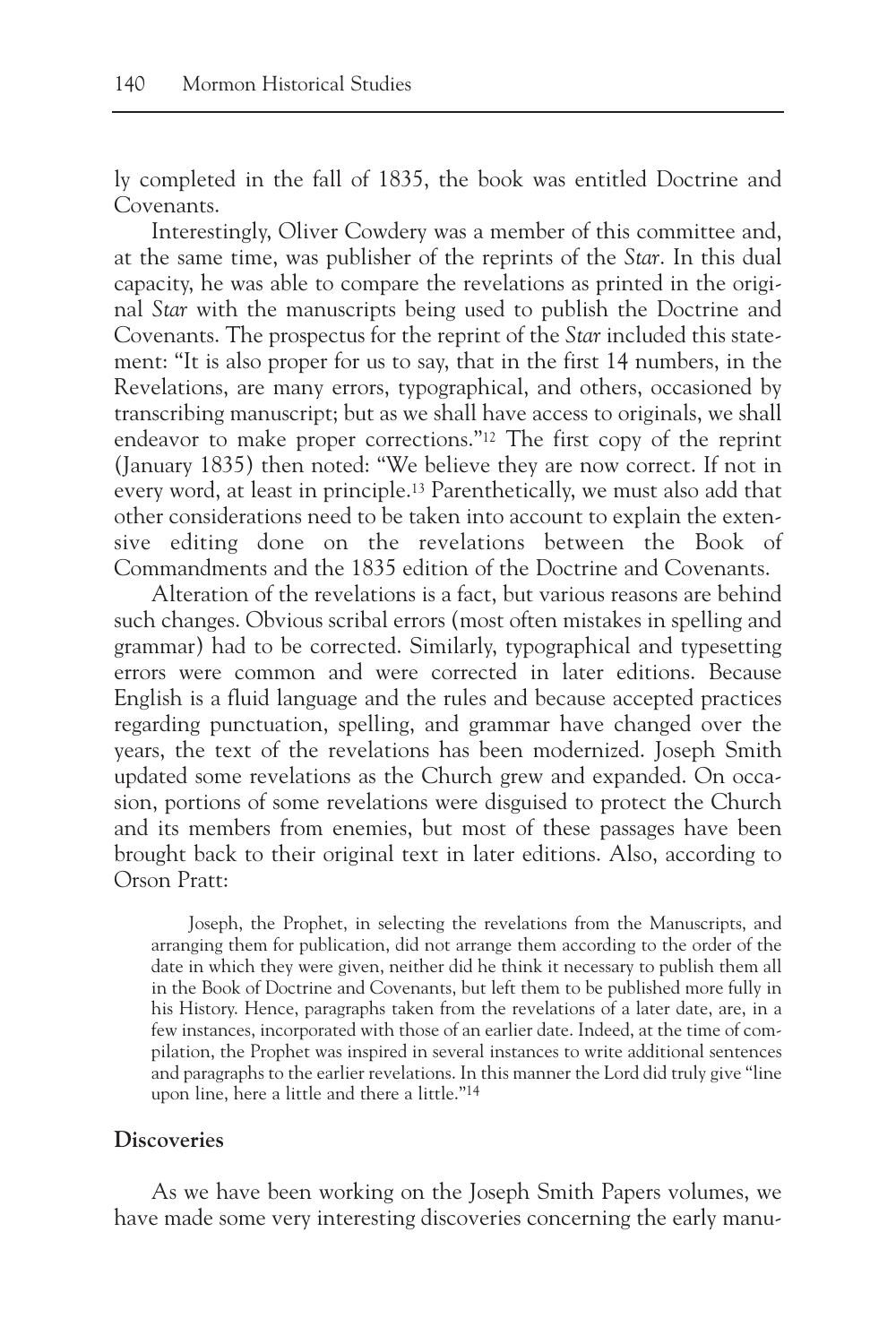scripts and printing of the revelations. The following are just a few cursory examples.

The earliest publication of D&C 20 (The Articles and Covenants of the Church of Christ) was in a non-Mormon source, *The Telegraph*, published in Painesville, Ohio, 19 April 1831. There are words and phrases found there that are not in any other contemporary manuscript, nor are they found in *The Evening and the Morning Star* and the Book of Commandments, but they are found in the 1835 edition of the Doctrine and Covenants and in all later editions.15 We feel this outcome is very significant, but we do not yet know the connection between the two, as there are other variations found only in *The Telegraph* or in *The Telegraph* and other sources—but not in the 1835 Doctrine and Covenants.

We have been impressed with, and have written about, the number of revelations, letters, and conferences it took to correct the extravagant spiritual phenomena of the kind commonly displayed at camp-meeting revivals that began in Kirtland early in 1831. These so-called spiritual experiences had already drawn scorn from local antagonists of the faith, but they continued in pockets of resistence for months following the Prophet's arrival in Ohio in spite of his efforts and those of others to stamp them out.

We have also been impressed with biblical phraseology found in most of the revelations and in the text of many letters. This word usage was not just a pattern of Joseph Smith's writing style, but we noted it in others, especially Oliver Cowdery. Their familiarity with the Bible is evident in the prose that flowed naturally from them.

We have also been able to correct mistakes that have been perpetuated by some over the years. There is a letter addressed to "Bro. Carter," dated 13 April 1833, which contains the following two well-known statements by Joseph Smith: "it is contrary to the economy of God for any member of the Church, or anyone, to receive instruction for those in authority, higher than themselves" and "we never enquire of the hand of God for special revelation only in case of there being no previous revelation to suit the case." Some readers have made an obvious error in naming Jared Carter as the one to whom this was written; however, we now know that it was his brother, John Sims Carter.

Finally, it has been satisfying to be able to fit many of the alterations of the revelations into a historical context, thus giving logical explanations for the changes. For example, the discussion of the property rights of the transgressor found in D&C 51:5 was first added to this revelation in the 1835 edition of the Doctrine and Covenants. It resulted from challenges in implementing the law of consecration in Missouri during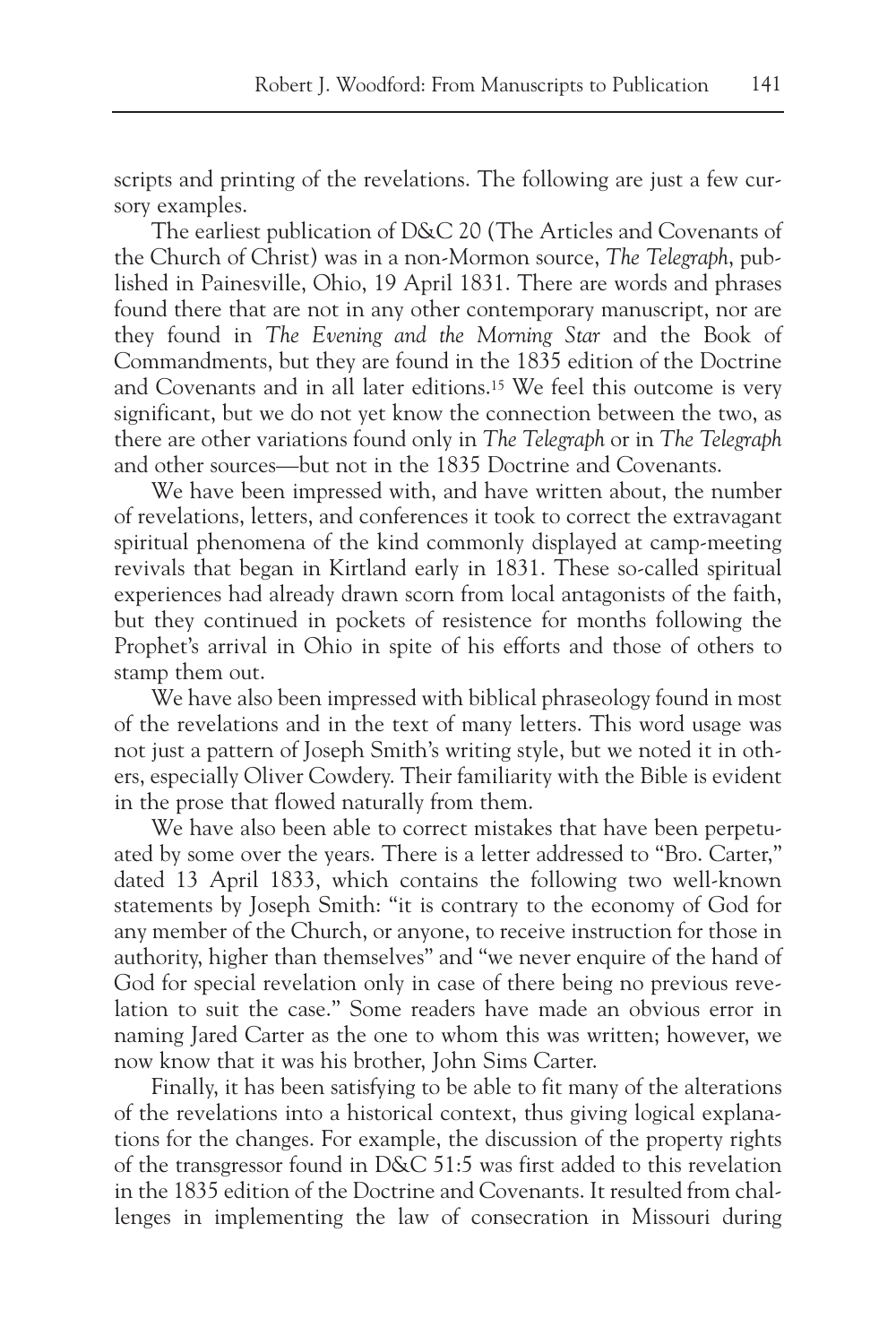1832–33 and was added to safeguard donations given to the Church. In Missouri, Bishop Partridge, according to Milton V. Backman Jr., "leased land to the Saints. Under the provision of these contracts, stewards were not permitted to transfer their inheritances to their wives, children, or heirs, or to sell their property. The contracts further stipulated that if an individual left the Church, he had no legal claim to his inheritance." Several times, "Joseph Smith wrote to Church leaders in Missouri informing them that their application of the law of consecration and stewardship was not correct."16 Leonard Arrington notes, "As might be expected, the church encountered legal difficulties as the result of the 'lease and loan' policy. Judges on the frontier viewed properties held in trust with noticeable disfavor. Some apostates successfully sued in the courts for the return of their consecrated properties."17 Finally, on 2 May 1833, Joseph Smith wrote to Bishop Partridge, "Concerning inheritances, you are bound by the law of the Lord, to give a deed, securing to him who receives inheritances, his inheritance for an everlasting inheritance, or in other words to be his individual property, his private stewardship, and if he is found a transgressor and should be cut off, out of the Church, his inheritance is his still. . . . But the property which he consecrated to the poor, for their benefit and inheritance and stewardship, he cannot obtain again by the law of the Lord. Thus you see the propriety of this law, that rich men cannot have power to disinherit the poor by obtaining again that which they have consecrated, which is the residue signified in the law."18

# **Conclusion**

The Joseph Smith Papers project is adequately funded, is suitably staffed, has open access to the LDS Church Archives, and has the time allotted so that, given the documents available, the most scholarly, accurate, and complete documentation possible of Joseph Smith and his work will be available. Personally, I am appreciative for all those who are cooperating in gathering the material and for those who are making it available. I am also appreciative of all of those who have done research in the past from whose work we have benefitted.

### **Notes**

1. I well remember sitting in a religion class at the Institute of Religion at the University of Utah and hearing for the first time of a comma (not the one in D&C 89 on the Word of Wisdom) that was inserted into the text of some verse in the Pearl of Great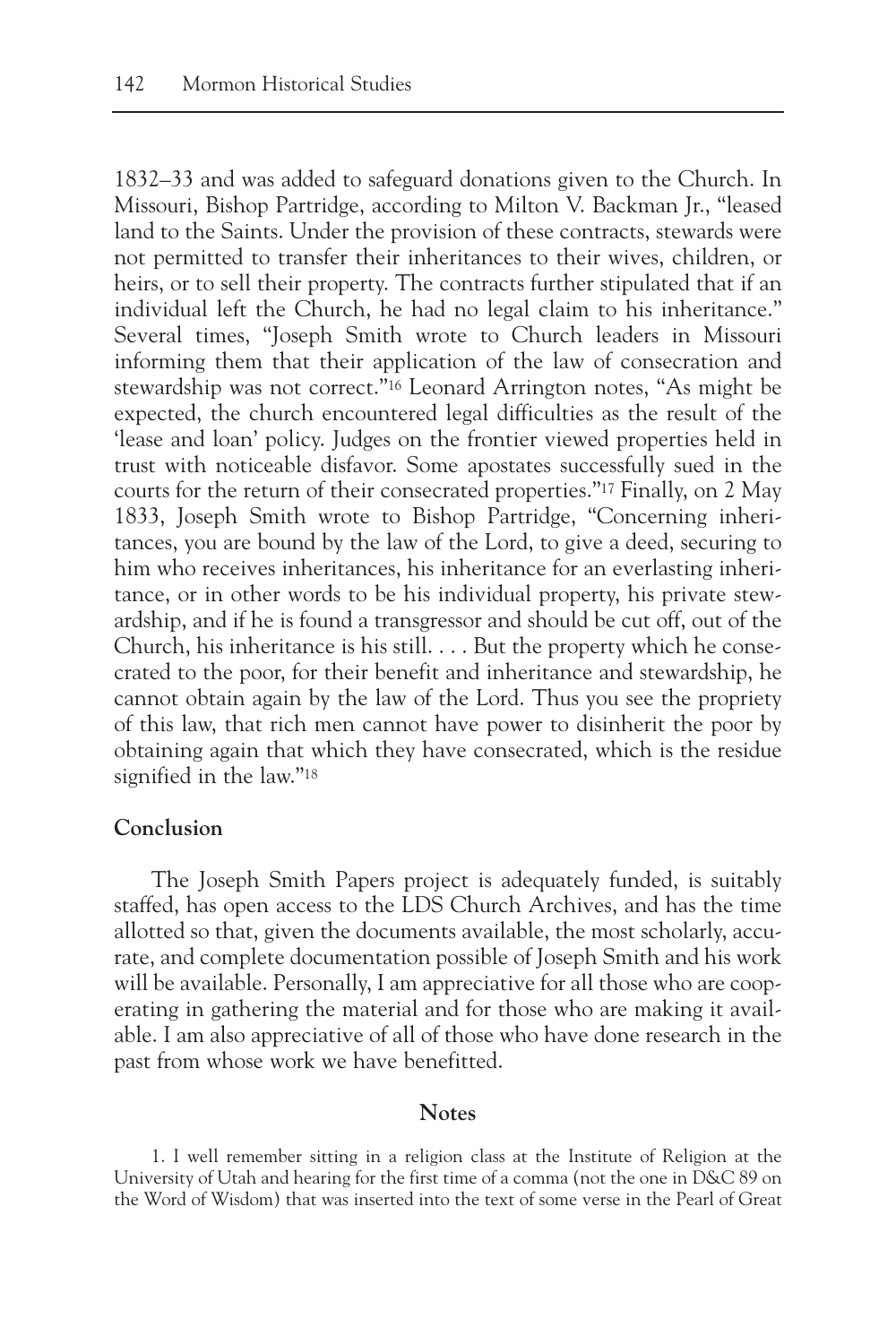Price with the result that it affected the meaning. I do not now recollect the location of this comma. The instructor, Albert Payne, was very careful in his explanation, but this was the first time I had ever heard about changes in revelations, and it caused me some consternation. I do not remember any previous teacher discussing the issue of the revelations being altered or not altered.

2. Parley P. Pratt, *Autobiography of Parley P. Pratt* (Salt Lake City: Deseret Book, 1985), 48.

3. William E. McLellin, "Revelations," *Ensign of Liberty, of the Church of Christ* (Kirtland, Ohio), 1, no. 7 (August 1849): 98–99.

4. William Kelley to the Editor, 16 January 1882, in *Saints' Herald* 29, no. 5 (1 March 1882): 67.

5. Philo Dibble, "Recollections," *Juvenile Instructor* 27, no. 10 (15 May 1892): 303.

6. Richard P. Howard, *Restoration Scriptures* (Independence, Missouri: Herald Publishing House, 1969), 1.

7. Dean C. Jessee, ed., *The Papers of Joseph Smith*, 2 vols. (Salt Lake City: Deseret Book, 1989–1992), 1:319.

8. Minutes of the School of the Prophets, Salt Lake Stake, 9 December 1872, LDS Church Archives, Family and Church History Department, The Church of Jesus Christ of Latter-day Saints, Salt Lake City, Utah.

9. As examples, the canonized version of the "First Vision" was written eighteen years after the event, and D&C 132 was written about twelve years after he received it. When Joseph was urged by his brother, Hyrum, to use the Urim and Thummim to write this particular revelation, William Clayton reported that Joseph replied, "He did not need to, for he knew the revelation perfectly from beginning to end." Clayton added, "After the whole was written, Joseph asked me to read it through, slowly and carefully, which I did, and he pronounced it correct. He then remarked that there was much more that he could write, on the same subject, but what was written was sufficient for the present." "William Clayton's Testimony" (16 February 1874), in Andrew Jenson, *The Historical Record* 6, nos. 3–5 (May 1887): 225–26. Later, LDS Church President and nephew to Joseph Smith, Joseph F. Smith, said in 1878, "When the revelation was written, in 1843, it was for a special purpose, by the request of the Patriarch Hyrum Smith, and was not then designed to go forth to the church or to the world. It is most probable that had it been then written with a view to its going out as a doctrine of the church, it would have been presented in a somewhat different form. There are personalities contained in a part of it which are not relevant to the principle itself, but rather to the circumstances which necessitated its being written at that time. Joseph Smith, on the day it was written, expressly declared that there was a great deal more connected with the doctrine which would be revealed in due time, but this was sufficient for the occasion, and was made to suffice for the time. And, indeed, I think it much more than many are prepared to live up to even now." Joseph F. Smith in *Journal of Discourses*, 26 vols. (Liverpool: F. D. Richards, 1855–1886), 20:29.

10. Orson Pratt, "Explanation of Substituted Names in the Covenants," in *The Seer* 1, no. 1 (January 1853): 228.

11. Donald Q. Cannon and Lyndon W. Cook, eds., *Far West Record: Minutes of The Church of Jesus Christ of Latter-day Saints* (Salt Lake City: Deseret Book, 1983), 29.

12. *The Evening and the Morning Star* 2, no. 24 (September 1834): 192.

13. *The Evening and the Morning Star* (Kirtland, Ohio), reprint (January 1835), 16.

14. *Millennial Star* 17, no. 19 (25 April 1857): 260.

15. For example:

Verse 17: All other sources begin with "Wherefore."